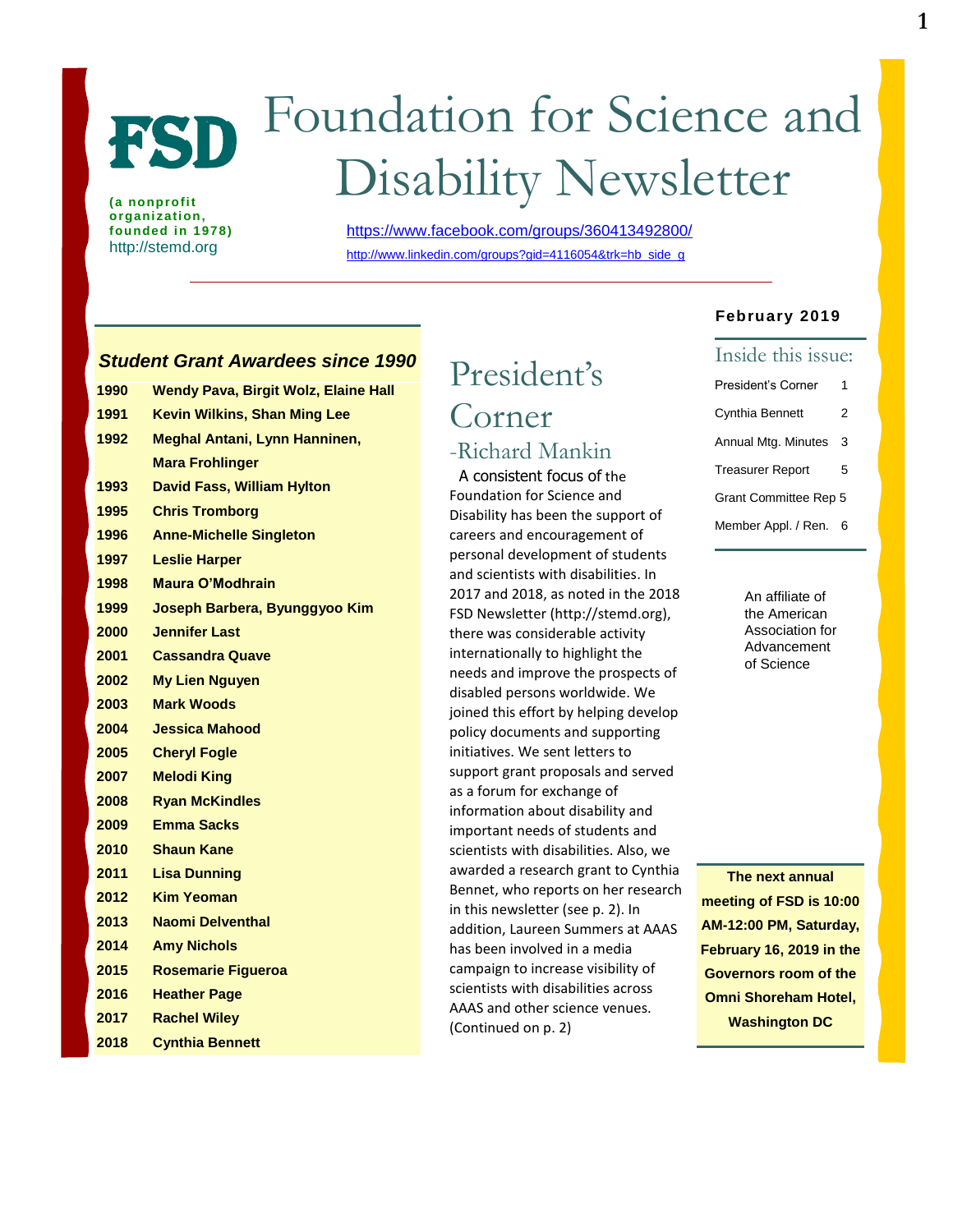President's Corner continued:

At the local level, however, there remain many issues of concern. Nolan Trowe, a documentary photographer in New York City reported recently that only a quarter of the subways there are accessible to an estimated 100,000 wheelchair users. He learned this quickly after an injury that left him unable to walk. Nolan observed in his article, "My experience has woken me up to the fact that rights for people with disabilities are far behind where they should be. It has given me a new vantage point, and a new appreciation for the many people with disabilities who must struggle to conduct their daily lives in a world that has not taken the steps to accommodate them."

Well said, Nolan! I'm sure many readers agree. Politics and disability are both global and local concerns, and will continue to be for the foreseeable future. The embarrassing flub of Walmart in deciding to eliminate its greeters, for example.

Indeed, it may be worthwhile to reconsider the relative importance of global and local initiatives in a national organization like ours. Could the members of FSD benefit significant numbers of students and scientists with disabilities if we focused advocacy on one or two local projects where we had potential to increase public awareness and interest? After all, many baby boomers are getting old and finding it harder to get onto subways, buses, and other public transportation. Even with airplanes, it's getting more difficult for a user of crutches, like me, to move down the narrow aisles of the newest planes. It's probably harder for everybody except the Millennials and 20 somethings. Nevertheless, it's not so clear how much more we can do with our limited resources beyond what we are doing now.

If you have an idea for something needed in your local community, send me an email. Maybe FSD could help! We could at least discuss potential avenues of advocacy.

Richard Mankin

2/15/19.

#### Notes from students and colleagues

A note from Cynthia Bennett, a doctoral candidate at the University of Washington, who was the 2018 Foundation for Science and Disability Science Student Grant recipient.

Since receiving the 2018 FSD grant for students with disabilities in graduate science degree programs, I have completed most of my dissertation research on making design activities more accessible for people with disabilities. Many activities professional designers do like brainstorming and prototyping assume the designers have certain capabilities, like the ability to hand draw sketches and see 2D images. These activities tacitly assume that people with disabilities may be people to design for, but may not be designers themselves. My research seeks to foreground people with disabilities as meaningful contributors to design by evaluating assumptions communicated by design activities, demonstrating how people with disabilities design in their everyday lives, and offer new activities and orientations to design that might be more accessible. As part of this research, I have interviewed and observed several people with disabilities on how they make things work for them in their daily life. This work demonstrates people with disabilities are constantly adapting and designing their environments to be more accessible which contrasts with the way inaccessible design activities may presume them to primarily be recipients of assistive technologies. The FSD grant specifically supported me on one project by funding travel for me to observe a group of blind makers in the Bay Area who are making Arduino documentation more accessible. Arduino microcontrollers allow hobbyists to build electronics without much expertise. With Arduino toolkits they could for example adapt their home appliances to do things automatically or they can monitor and/or set home appliances from their smartphones. Since much Arduino documentation and hardware relies on visual schematics and color-coded wires to communicate information, it presents access barriers for blind makers. By observing this community and helping facilitate two workshops introducing Arduino to a small group of blind people, I have documented the ways they adapt Arduino instructions and hardware components to be nonvisually accessible. I am working on publishing this research in hopes designers can use similar strategies to make physical prototyping more accessible for visually impaired participants and designers.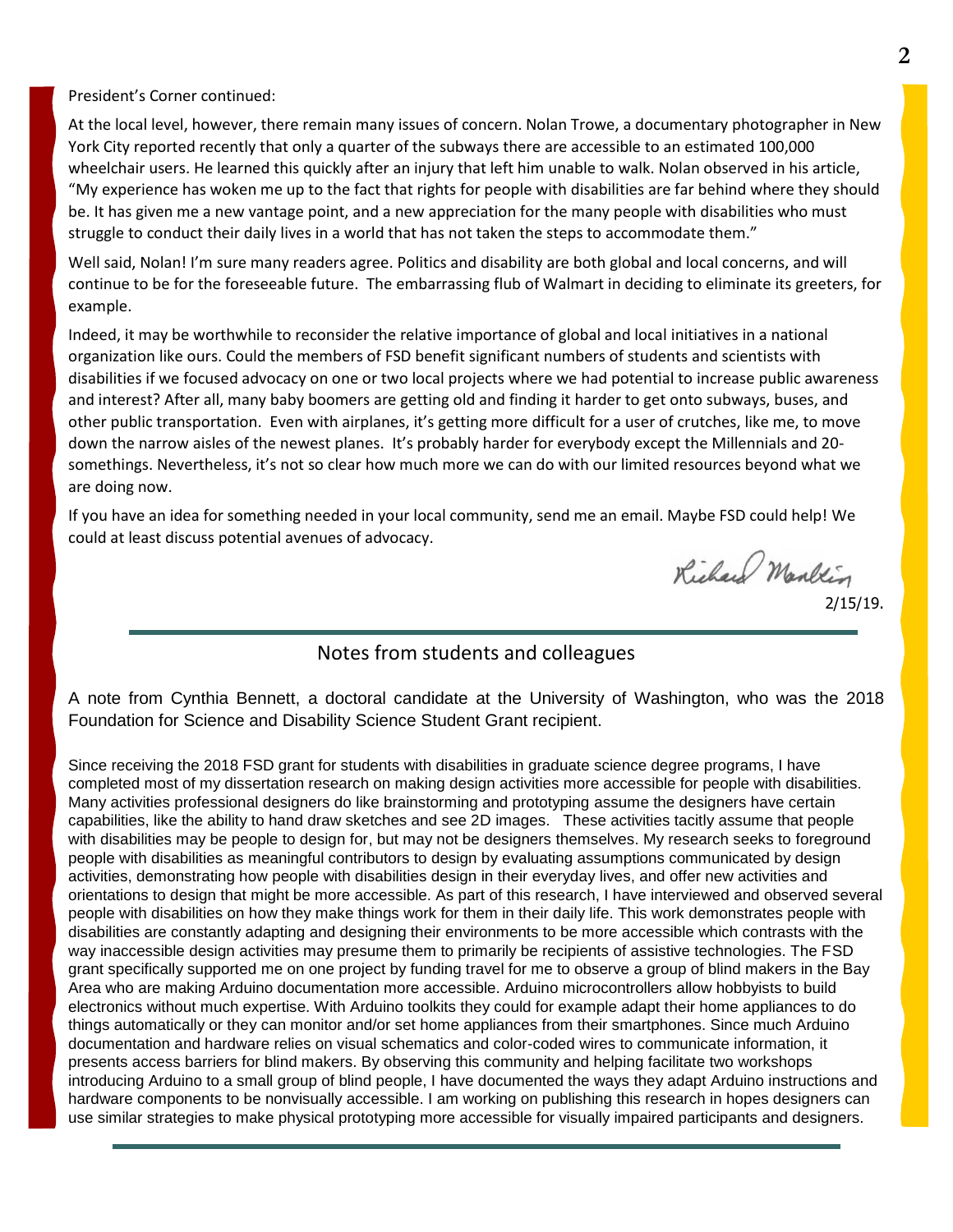#### Thanks for the update, Cindy! Here are the minutes of the FSD 2018 Annual meeting in Austin:

#### **FOUNDATION FOR SCIENCE AND DISABILITY (FSD)**

#### **Annual Meeting Minutes**

9:00 AM -10:30 AM, Saturday, February 17, 2018

Room 602 Hilton, Austin

Austin, TX

Call to Order/Introductions:

President Richard Mankin called the meeting to order. Yoshiko Miwa and Laureen Summers (by phone) were present.

Old Business:

For introduction, there was discussion about member activities during 2017. Yoshiko Miwa described her recent publications, including:

<http://www.arsvi.com/2010/20151130my.htm> <http://www.ritsumei-arsvi.org/en/news/read/id/323> <http://www.ritsumei-arsvi.org/en/news/read/id/291> <http://www.ritsumei-arsvi.org/en/news/read/id/318>

Yoshiko reported that she has entered graduate school to do a dissertation on Japanese governmental policy for persons with mental disabilities. She noted also that the percentage of young persons obtaining bachelor's degrees in Japan is declining recently because it is getting more difficult for them to find employment after they graduate and the economic benefit of greater education is decreasing. Yoshiko also presented a poster at the AAAS annual meeting.

Laureen Summers discussed her searches this year to find new hiring partners and sources of funding for EntryPoint student internship positions. She is considering the possibility of setting up a email server for EntryPoint engineering students who could be recruited through some of the AAAS-affiliated engineering societies. Laureen also has been in contact periodically with AAAS staff about ensuring that the AAAS Trellis and other AAAS websites are functionally accessible to persons with disabilities. Progress has been slow. In addition, she has been teaching a class on disability. Implicit bias has been a major topic of interest in class discussions.

Richard Mankin presented information about magazines that have been including articles about scientists with disabilities, for example an article in Wildlife Australia Magazine, <https://www.ars.usda.gov/ARSUserFiles/3559/publications/Mankin-augmentedawarenessWAM-17-2-33.pdf> . Also, he has been in discussions with several organizations about the methods they use to ensure that websites are accessible to persons with disabilities.

Discussion continued on networking and on how to provide greater value to young persons interested in FSD membership. Much of FSD's activity currently takes place on [http://stemd.org](http://stemd.org/) or FaceBook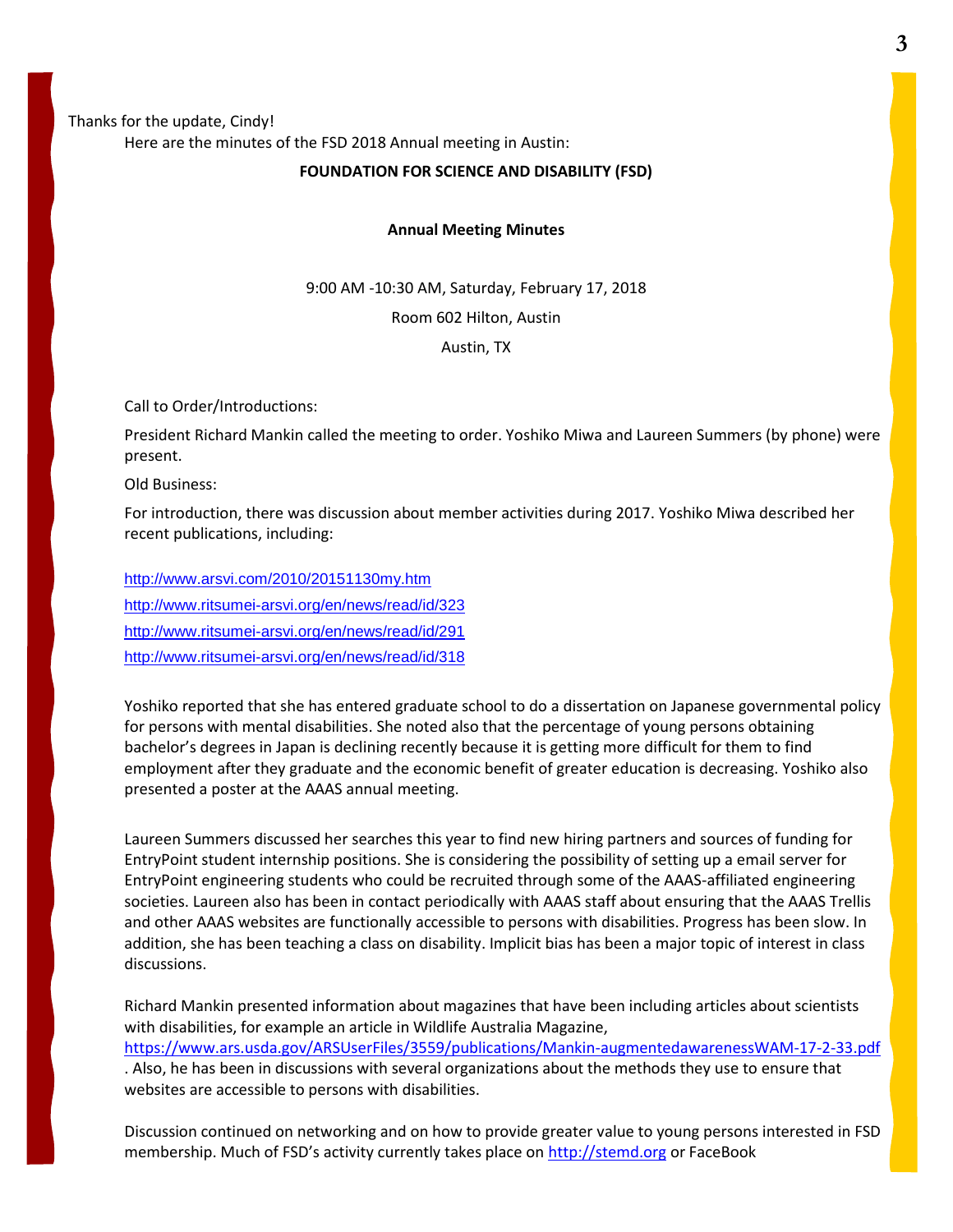[\(https://www.facebook.com/groups/360413492800/](https://www.facebook.com/groups/360413492800/) ). Any additional suggestions that increase the capability of members to network and develop their careers are welcome.

For example, is it of interest to members to discuss items associated with the recent events, Valentine's Day, at the high school in Parkland, FL? What is the best course of action for persons in a "red alert" environment, where there is urgent need to take rapid evasive action? As a physically disabled person who is one of the slower movers of this world and as a father who would never want their child to be in such an environment, I suspect that, long term, we need to focus some effort to encourage lawmakers to provide improved mental health care to students and adults in need to avoid the occurrence of such events. In addition, as Laureen noted, we may need to encourage training in how to overcome implicit bias to lower some of the barriers facing persons with disabilities entering the scientific work force. Any comments?

#### Minutes - February 18, 2017 (Boston, MA):

The minutes from the Boston meeting were approved as posted on the FSD web site [\(http://stemd.org\)](http://stemd.org/). If anyone finds an error, please alert president Richard Mankin [\(rmankin1@ufl.edu\)](mailto:rmankin1@ufl.edu) and it will be corrected.

#### Treasurer Report- Richard Mankin for Angela Foreman:

The treasurer report was presented. The 2017, \$1000 student grant was awarded to Rachel Wiley of at the University of North Texas Health Science Center, Ft. Worth, TX. Dues and contributions of \$586.37 were received, leaving a balance of \$14, 956.07 in the FSD account. The complete treasurer report is posted in the 2018 FSD Newsletter on the FSD Archives page, which can be accessed from [http://stemd.org.](http://stemd.org/)

#### Science Student Grant Committee Report 2018– Richard Mankin:

The Student Grant Committee (Angela Foreman, Laureen Summers, and Richard Mankin) reviewed 7 applications (4 others were incomplete) for the 2018 Student Grant and selected Cynthia Bennet, a PhD. student in the Department of Human Centered Design and Engineering at the University of Washington, Seattle, WA, for "Accessible Design and Making for People with Vision Impairments."

#### New Business:

Megan Lynch noted last year that- "The Center for Oral History is currently seeking interviewees for a threeyear project to document the lives and contributions of people with disabilities who work or are currently obtaining an advanced degree in STEM fields. To participate, please fill out our recruitment form." There was additional contact with the Center for Oral History this year. They carry out the interviews in person, and for financial reasons, they are limited to persons in the Northeast region.

FSD has continued support of multisociety letters from AAAS-affiliated organizations to President Trump, advocating for use of scientific advice, international scientific cooperation, and the value of scientific enterprise for the future of the US

Those of you who are members of AAAS Trellis may have seen the 8 articles by Shirley Malcolm of AAAS EHR on "Reflecting on Our Roots," which considers the origins of AAAS initiatives to support the inclusion of underrepresented minorities in scientific and engineering professions. See the FSD website for more information on "Reflecting on our Roots."

Finally, it was noted that there is no longer a Resource Room for Persons with Disabilities at the AAAS annual meeting, although a room was provided for the FSD Annual Meeting (Thanks Laureen!). The Headquarters office is now in charge of requests. Richard observed only a few persons with disabilities at the meeting, reflecting a gradually declining trend in attendance by disabled scientists. It is not a new trend, and the Foundation seeks suggestions on what remains or what will develop as our best avenue for interaction.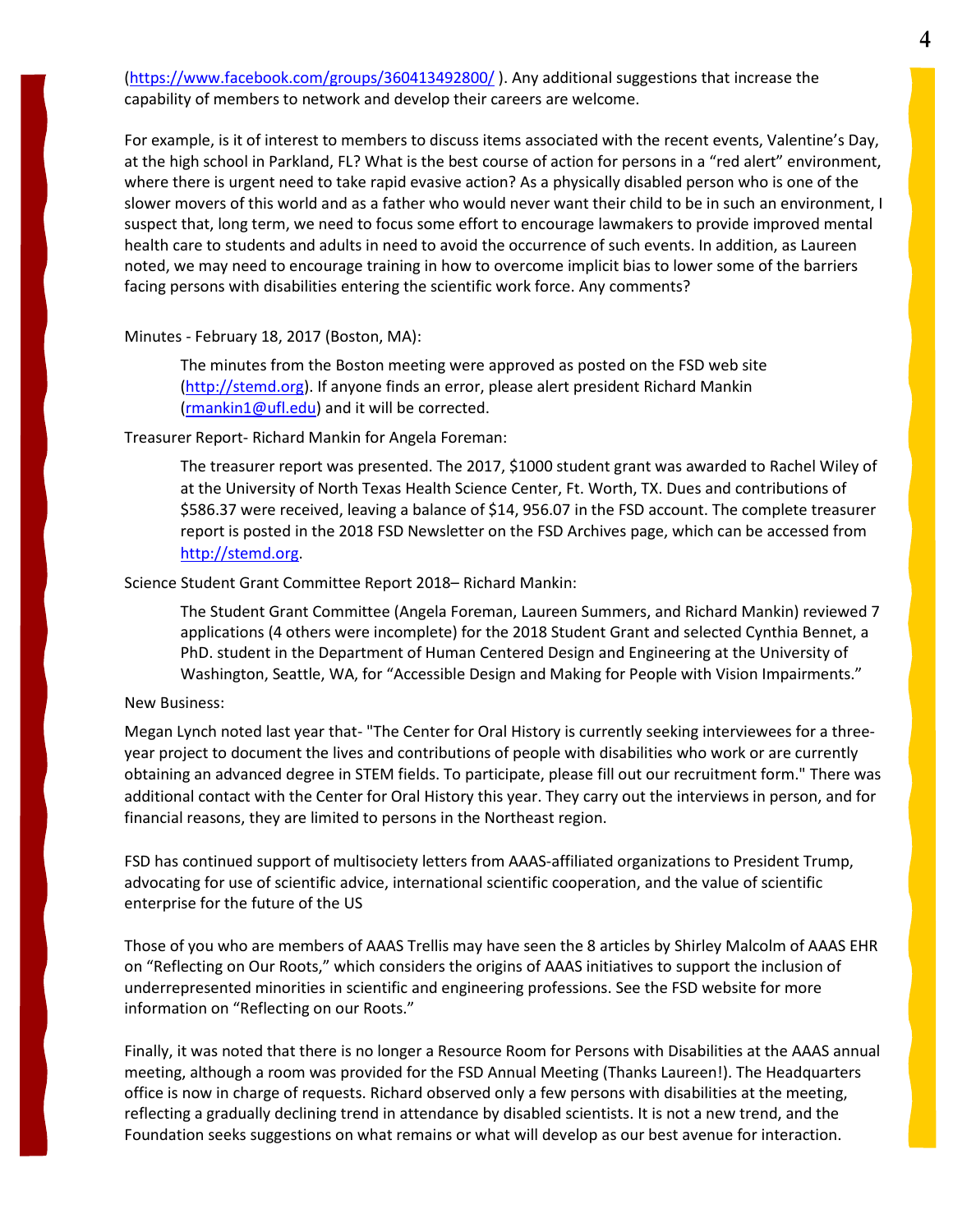Adjournment:

The meeting adjourned at 10:30 AM. –Respectfully submitted by Richard Mankin, March 7, 2018.

Treasurer Report for 2019 Annual meeting:

#### **Foundation for Science and Disability Treasurer Report**

January 1, 2018-December 31, 2018

|                                                                  | 2017-2018                                    | 2018-2019                                   |
|------------------------------------------------------------------|----------------------------------------------|---------------------------------------------|
| <b>Assets:</b><br>Cash on Hand<br><b>Total Assets</b>            | \$15,369.70<br>\$15,369.70                   | \$14,956.07<br>\$14,956.07                  |
| Income:<br><b>Dues</b><br>Contributions<br><b>Total Income</b>   | \$<br>165.00<br>\$<br>421.37<br>\$<br>586.37 | \$<br>90.00<br>\$<br>394.95<br>\$<br>484.95 |
| <b>Expenses:</b><br>Student awards, IRS<br>and DC Nonprofit fees | \$1,000                                      | \$1,119.95                                  |
| <b>Total expenses:</b>                                           | \$1,000                                      | \$1,119.95                                  |
| <b>Net Income:</b><br><b>Net Balance:</b>                        | $-413.63$<br>\$<br>\$14,956.07               | $-635.00$<br>\$<br>\$14,321,07              |

Science Student Grant Committee Report, 2019 –

Angela Foreman and Richard Mankin, Chair

Helen Rottier in the College of Applied Health Sciences, Department of Disability Studies at the University of Illinois, Chicago, received a student grant for "Mentorship models to empower autistic students and scientists in psychology and medical research."